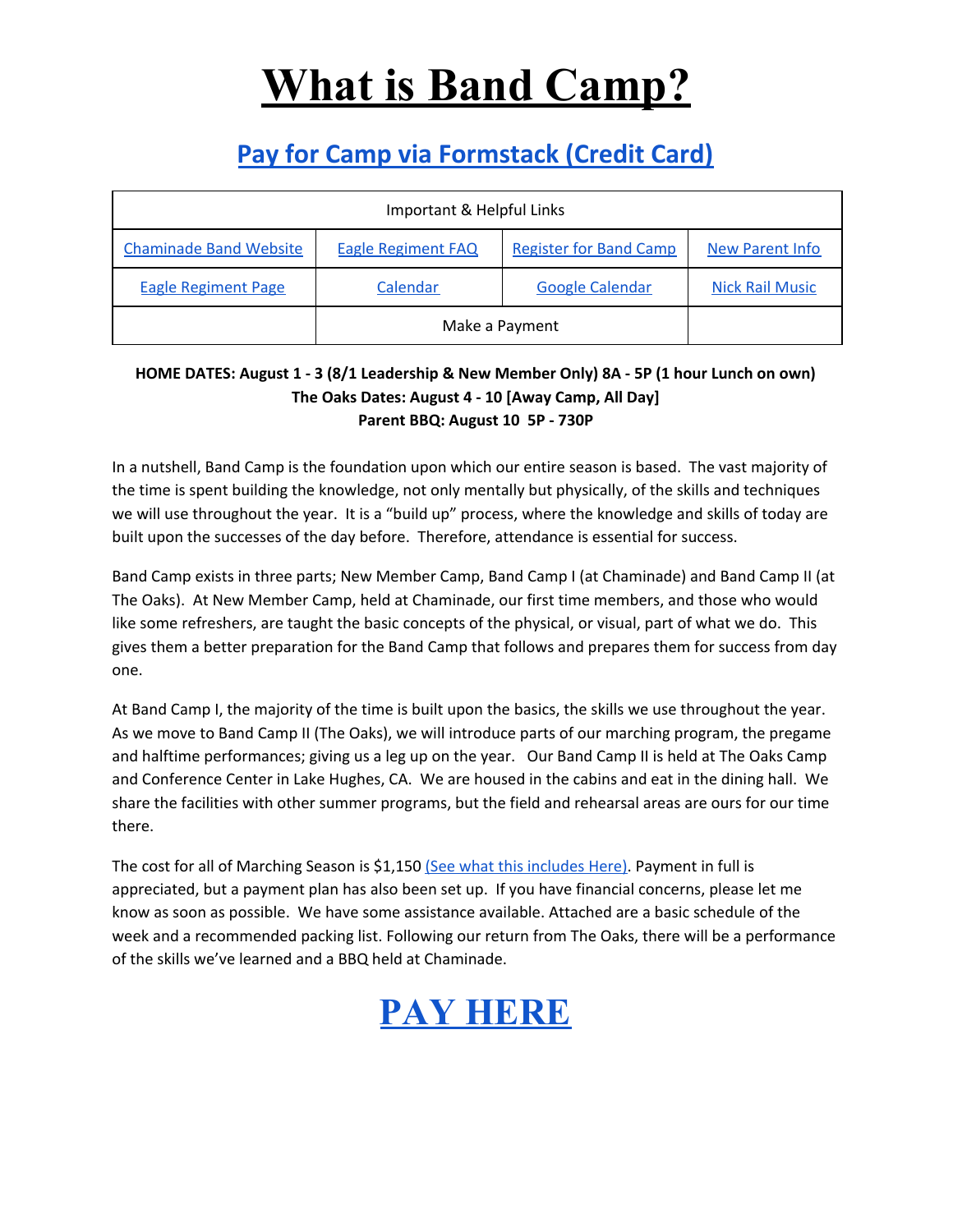# **What is Band Camp?**

#### Packing Checklist for Band Camp II

| Equipment-                        |                                                                                                                  | <b>Personal Hygiene/Health/Dorms -</b> |                                                                                                                                                                        |  |
|-----------------------------------|------------------------------------------------------------------------------------------------------------------|----------------------------------------|------------------------------------------------------------------------------------------------------------------------------------------------------------------------|--|
|                                   | Instrument<br>Extra Reeds                                                                                        |                                        | Toothbrush/paste                                                                                                                                                       |  |
|                                   | Valve Oil                                                                                                        |                                        | Soap & Sunscreen                                                                                                                                                       |  |
| $\Box$                            | 1/2" White Binder w/ Sheet Protectors                                                                            |                                        | Hair products (shampoo, conditioner, etc.)                                                                                                                             |  |
|                                   | Dot Book (Spiral Bound 3" x 5" Index<br>Cards)                                                                   |                                        | Chapstick (with spf/sunscreen in it, but NO<br>anesthetics)                                                                                                            |  |
| <b>Clothing and Accessories -</b> |                                                                                                                  |                                        | A LOT of Deodorant                                                                                                                                                     |  |
|                                   | Pants<br>10 pairs of shorts/athletic bottoms                                                                     |                                        | Washcloth or loofah (if needed)                                                                                                                                        |  |
|                                   | 2 pairs of athletic pants (sweat pants or other                                                                  |                                        | 2 towels (one for pool and one for showers)                                                                                                                            |  |
|                                   | if needed)<br>12 shirts                                                                                          |                                        | Comb/brush for your hair (hair ties and<br>bands for long hair)                                                                                                        |  |
|                                   |                                                                                                                  |                                        | Any necessary medications (if any)                                                                                                                                     |  |
|                                   | Sweatshirt/jacket<br>12 pairs of socks/underwear                                                                 |                                        | Sheets fit for a twin sized bed or sleeping<br>bag                                                                                                                     |  |
|                                   | Pajamas or whatever you wear to sleep                                                                            |                                        | Blanket(s)                                                                                                                                                             |  |
|                                   | Athletic shoes for marching (anything but<br>Vans, Converse, etc. for rehearsal/can be<br>worn during free time) |                                        | Pillow and a pillow cover                                                                                                                                              |  |
|                                   | Sandals/flip flops/Shower Shoes                                                                                  | Miscellaneous-                         |                                                                                                                                                                        |  |
|                                   | A bathing suit or two<br>(The Oaks Camp Mandates "No<br>Speedos, & 1 piece Bathing Suits")                       |                                        | <b>Coleman Teammate Beverage Cooler or</b><br>equivalent (1 gal. coolers are MANDATORY.<br>Nothing less than a gallon is acceptable. The blue<br>cooler is preferred.) |  |
|                                   | A hat that covers your face/neck (wide<br>brimmed)                                                               |                                        | OPTIONAL A small backpack (to carry sunscreen,<br>chapstick, deodorant, and other necessities)                                                                         |  |
|                                   | Sunglasses                                                                                                       |                                        | OPTIONAL 1 bottle/can of bug spray                                                                                                                                     |  |
|                                   |                                                                                                                  |                                        | 2 bottles/cans of sunscreen                                                                                                                                            |  |
|                                   |                                                                                                                  |                                        | OPTIONAL Aloe Vera gel (to put on at night time<br>to prevent sunburns or to treat them)<br>OPTIONAL Whatever electronics you'd like (and                              |  |
|                                   |                                                                                                                  |                                        | chargers)                                                                                                                                                              |  |